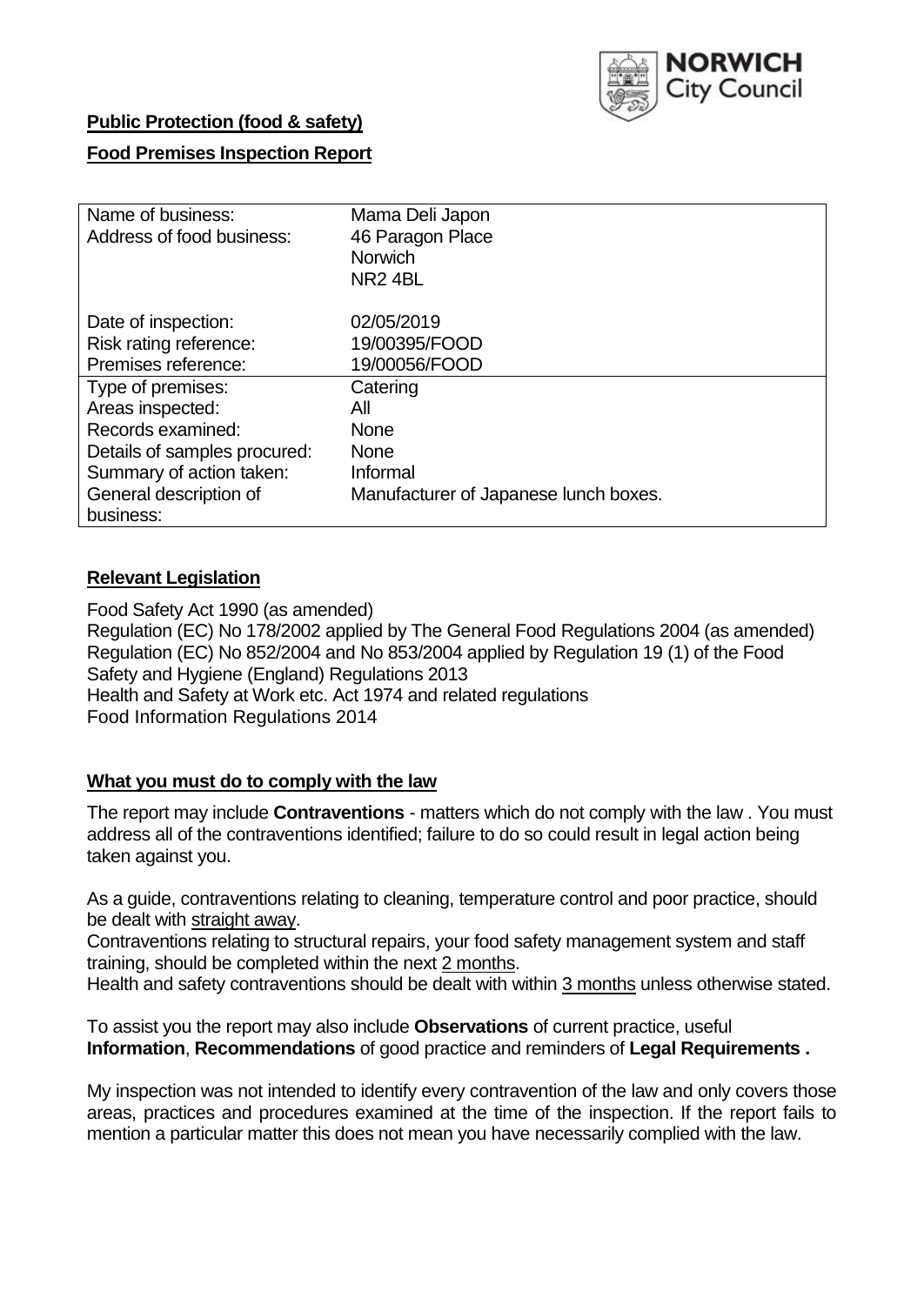# **FOOD SAFETY**

### **How we calculate your Food Hygiene Rating:**

The food safety section has been divided into the three areas which you are scored against for the hygiene rating: 1. food hygiene and safety procedures, 2. structural requirements and 3. confidence in management/control procedures. Each section begins with a summary of what was observed and the score you have been given. Details of how these scores combine to produce your overall food hygiene rating are shown in the table.

| <b>Compliance Area</b>                     |          |    |           | <b>You Score</b> |           |    |           |    |                |  |  |
|--------------------------------------------|----------|----|-----------|------------------|-----------|----|-----------|----|----------------|--|--|
| Food Hygiene and Safety                    |          |    |           | $\Omega$         | 5.        | 10 | 15        | 20 | 25             |  |  |
| <b>Structure and Cleaning</b>              |          |    |           | $\bf{0}$         | 5.        | 10 | 15        | 20 | 25             |  |  |
| Confidence in management & control systems |          |    | $\Omega$  | $\overline{5}$   | 10        | 15 | 20        | 30 |                |  |  |
|                                            |          |    |           |                  |           |    |           |    |                |  |  |
| <b>Your Total score</b>                    | $0 - 15$ | 20 | $25 - 30$ |                  | $35 - 40$ |    | $45 - 50$ |    | > 50           |  |  |
| Your Worst score                           | 5.       | 10 | 10        |                  | 15        |    | 20        |    | $\blacksquare$ |  |  |
|                                            |          |    |           |                  |           |    |           |    |                |  |  |
| <b>Your Rating is</b>                      | 5        |    |           | 3                | 2         |    |           |    | $\overline{0}$ |  |  |

Your Food Hygiene Rating is 4 - a good standard



You were not trading at the time of inspection, but hope to start mid May.

## **1. Food Hygiene and Safety**

Food hygiene standards are generally satisfactory and maintained. There is evidence of some non-compliance with legal requirements. Some lapses are evident however generally you have satisfactory food handling practices and procedures and adequate control measures to prevent cross-contamination are in place. The contraventions require your attention; although not critical to food safety they may become so if not addressed. **(Score 10)**

## Contamination risks

**Legal Requirement** At all stages of production, processing and distribution, food must be protected from any contamination likely to render it unfit for human consumption, injurious to health or contaminated in such a way that it would be unreasonable to expect it to be consumed in that state.

**Guidance** The FSA (visit www.food.gov.uk for more information) has issued guidance on controlling E.coli 0157 through:

\* the complete separation of raw and ready-to-eat food

\* the correct use of wash-hand basins and thorough hand washing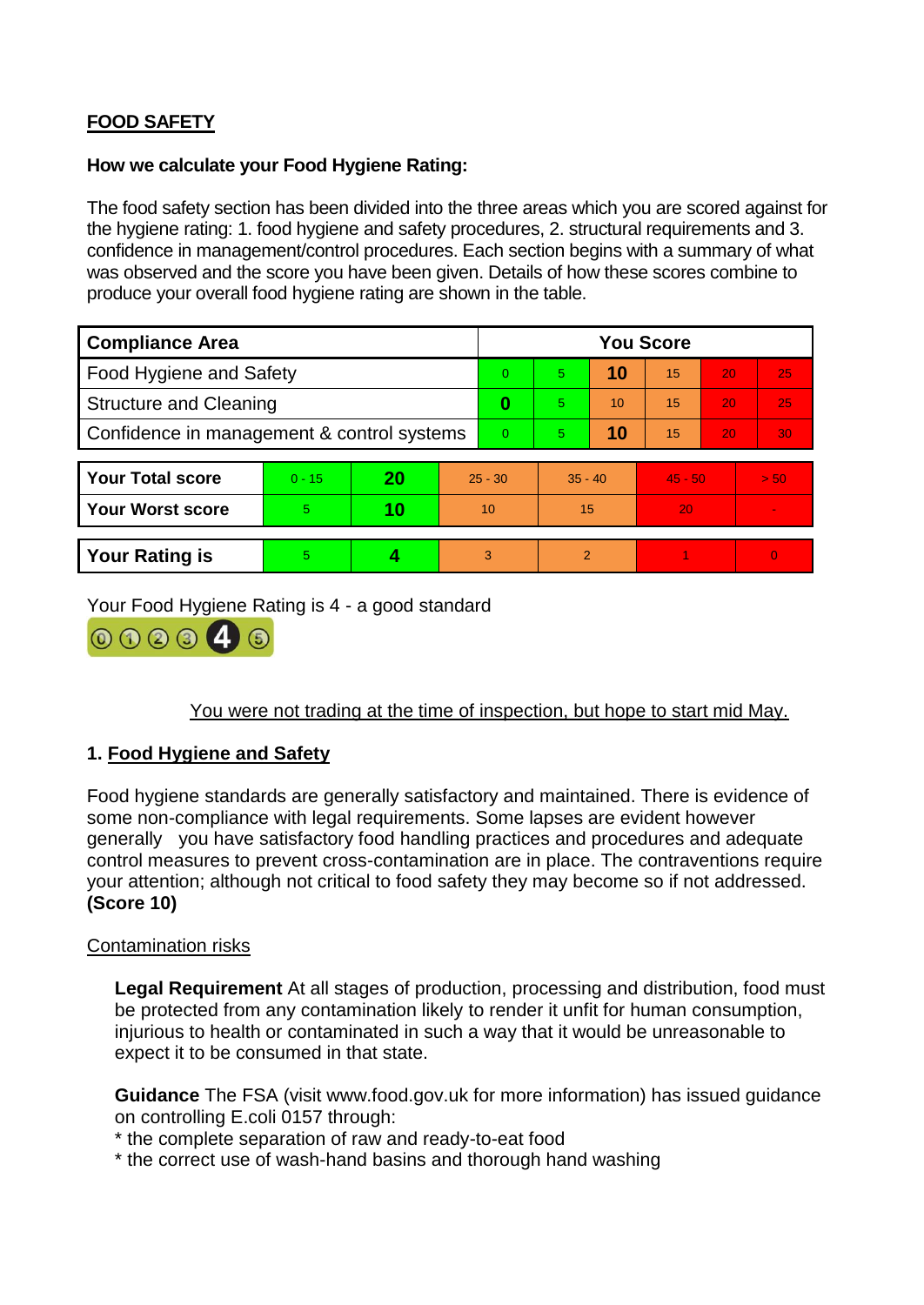\* having dedicated equipment (including complex equipment) for raw and ready-to-eat foods

- \* through 2-stage cleaning and the correct use of sanitisers
- \* and by controlling the risks posed by soily vegetables.

**Recommendation** Provide separate equipment and utensils designated for use with either raw or ready-to-eat foods, which can be easily identified (e.g. colour coded) and stored and washed separately.

**Observation** I was pleased to see you were able to demonstrate effective controls to prevent cross-contamination. As you do not have a dishwasher and will handle raw meat I reiterated the need for separate equipment as washing up in between use will not be sufficient.

**Observation** I was pleased to note:

- you have no pets.
- you have colour coded boards and equipment.

#### Hand-washing

**Legal Requirement** Wash hand basins must be provided with hot and cold running water and suitable drainage; soap and a hygienic way to dry hands.

**Information** Proper hand-washing is essential to prevent cross-contamination of E.coli 0157 and other harmful bacteria onto food and food contact surfaces. Hand washing should include the following steps:

- wet hands before applying soap
- good hand rubbing technique
- $\bullet$  rinsing of hands
- hygienic drying.

**Information** Hand washing is required:

- \* before handling ready-to-eat food
- \* after touching raw food and its packaging, including unwashed fruit and vegetables
- \* after a break/smoking
- \* after going to the toilet
- \* after cleaning
- \* after removing waste
- \* after blowing your nose .

**Recommendation** For extra protection against cross contamination use a liquid soap with disinfectant properties conforming to the European standard BS EN 1499: 1997. This information should be available on the product label or may be obtained from the supplier or manufacturer.

**Observation** I was pleased to see hand washing was well managed. You can use the half bowl in the kitchen, but also have a basin available in the bathroom.

#### Personal Hygiene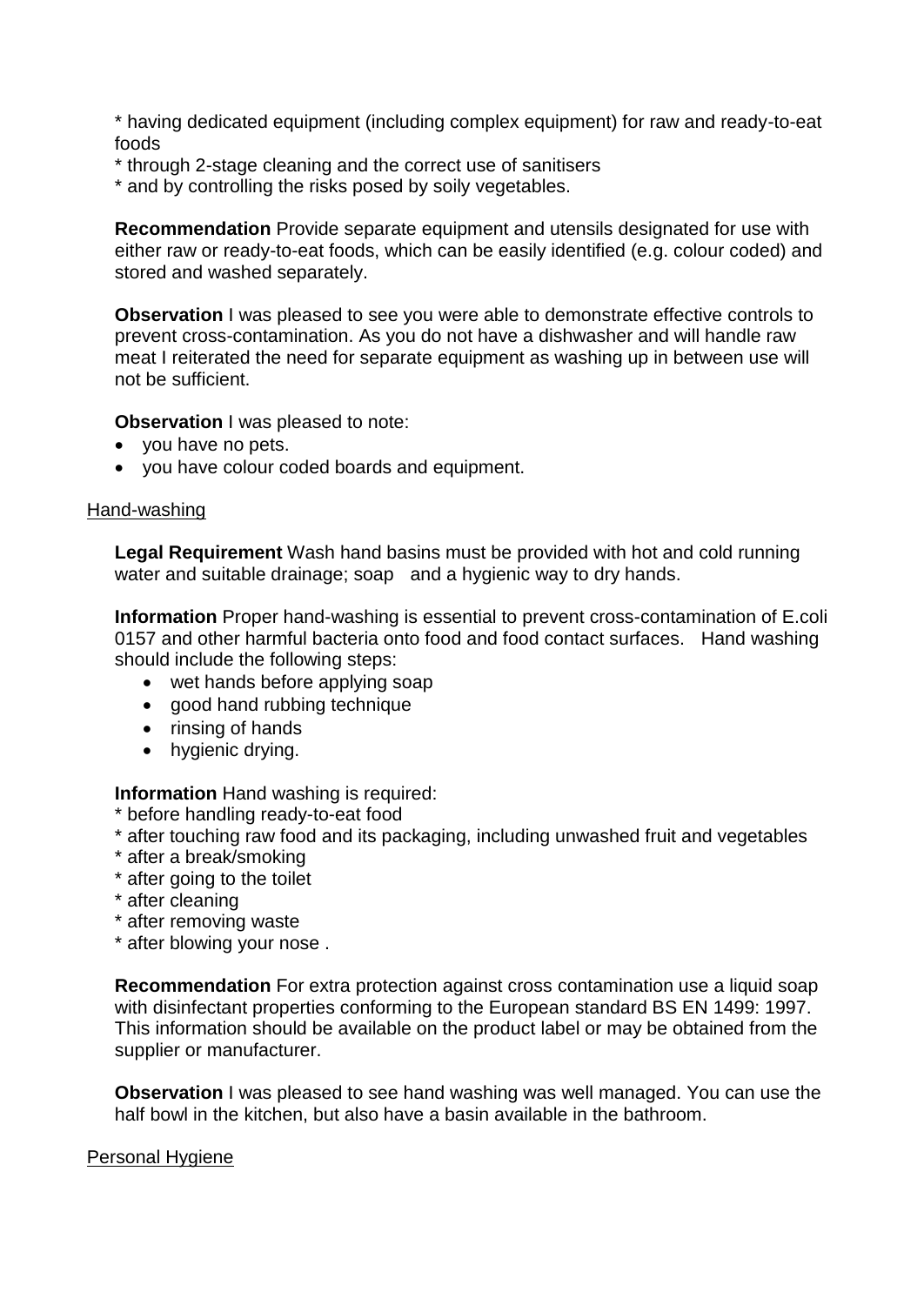**Legal Requirement** You must ensure that any member of staff that you know or suspect has (or is a carrier of) a food-borne disease or infection (including vomiting, diarrhoea, skin infection, sores and open wounds) is excluded from working in any food handling area until they have been symptom free for 48 hours or until medical clearance has been obtained.

**Legal Requirement** All persons in food handling areas must wear suitable, clean, and where appropriate protective clothing.

**Observation** I was pleased to see that standards of personal hygiene were high.

## Temperature Control

**Contravention** The following evidence indicated there was a risk of harmful bacteria remaining in cooked food or reheated food:

- you have advised that the lunch box will be assembled fresh each morning, with chilled salad made the day before, and hot rice and hot meat/fish cooked just prior to assembly.These components are high risk and fall under temperature control requirements, and exemptions. Once cooked such food must either be kept above 63°C, cooled quickly to below 8°C, ideally within an hour and a half, or kept below 8°C. You have advised you are not intending to do any of these, but to sell the food at local offices etc out of temperature control. In my opinion this will therefore come under the 4 hour rule where food may be kept at ambient temperature for a single, once only period, after which time the food must be discarded. It is in your interest to keep appropriate records to prove this is occurring. As you were not yet trading I was unable to monitor or verify this practice, or your controls. It is very important that your records and timekeeping regarding exemptions are diligent as it is your obligation to prove you are following the exemption.
- you were unaware of the correct core temperature to achieve when cooking or reheating food. (75°C.)
- ensure high risk items are transported under refrigeration from London.

**Legal Requirement** Raw materials, ingredients, intermediate products and finished products likely to support the reproduction of pathogenic micro-organisms or the formation of toxins must not be kept at temperatures that might result in a risk to health.

**Legal Requirement** The cold chain is not to be interrupted. However, limited periods outside temperature control are allowed for handling during preparation; transport; storage; display and service of food provided that it does not result in a risk to health.

**Legal Requirement** Where food is to be held or served at chilled temperatures it must be cooled as quickly as possible following the heat-processing stage, to a temperature which does not result in a risk to health.

**Legal Requirement** Food which has been cooked or reheated and is intended to be kept hot until it is sold, must either be held at or above 63°C or it can be kept for service or on display for sale for a single period of less than 2 hours; at the end of the 2 hour period the food should be cooled as quickly as possible and kept at or below 8°C or discarded.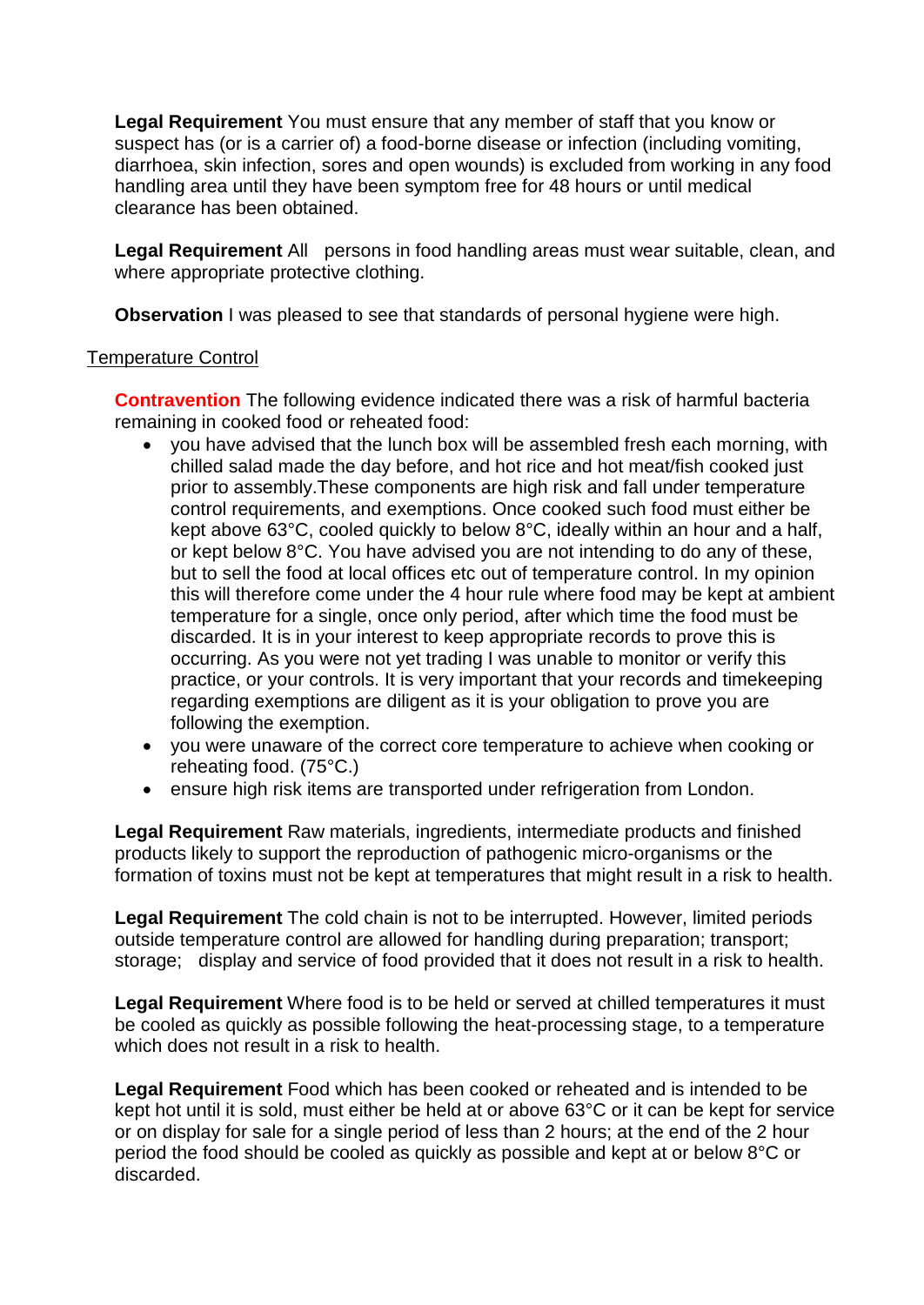**Guidance** Where unsatisfactory temperatures are observed checks then should be made with a probe thermometer to see the actual temperature of the interior of the food.

**Recommendation** The core temperature of cooked and reheated foods should reach 75° C for 30 seconds or an equivalent time and temperature combination.

**Recommendation** In addition to the visual checks you undertake, use a probe thermometer to check the core temperature of cooked and reheated foods. The temperature should reach 75°C for 30 seconds or an equivalent time/temperature combination (e.g. 80°C for 10 seconds).

**Observation** I was pleased to see you were able to limit bacterial growth and/or survival by applying appropriate temperature controls at points critical to food safety and that you were monitoring temperatures.

**Recommendation** That you amend your procedure for selling food, and either serve chilled, or hot held at appropriate temperatures. Your proposal carries risk, particularly during hot weather.

**Observation** I was pleased to note:

- the fridge temperature was satisfactory, and you monitor this
- you have a probe thermometer and wipes. (However you need to calibrate this)

## Unfit food

**Legal Requirement** Any food which is found at your food premises is presumed to be intended for sale and must comply with the law.

**Recommendation** You should have a system to identify when open or prepared foods need to be used by or discarded, to ensure the food is fit for consumption. I recommend you apply labels which give a date that is 2 days after the day of production e.g. if food is opened on Monday it should be used by the end of Wednesday (an exception is rice which should not be kept longer than 24 hours) .

**Observation** You were aware of 'use by' and 'best before' dates.

## **2. Structure and Cleaning**

The structure facilities and standard of cleaning and maintenance are all excellent and you demonstrated full compliance with the law. There is evidence of effective pest control and procedures are in place to rectify any problems as they arise. There is good provision for waste disposal. **(Score 0)** Cleaning of Structure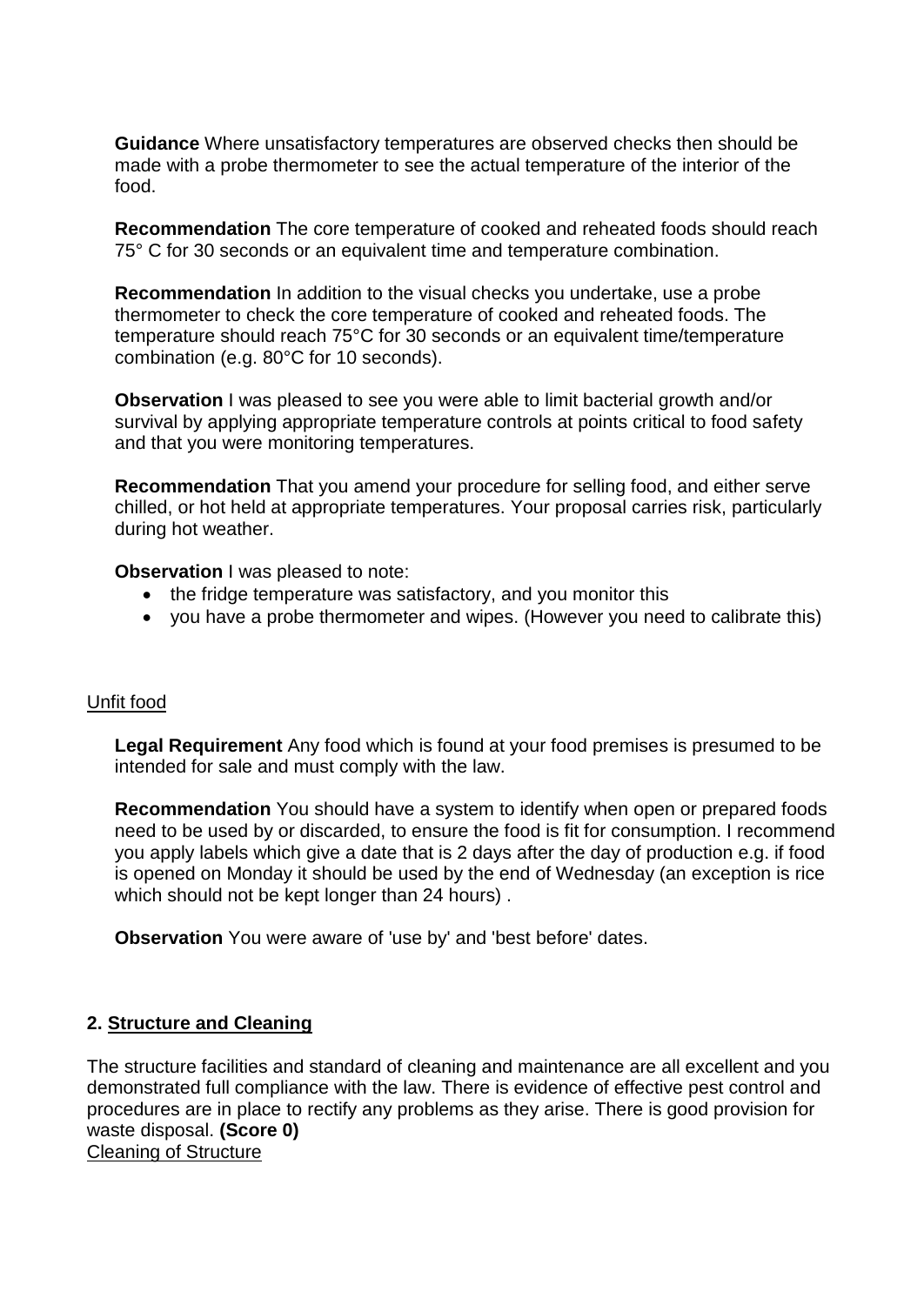**Information** CORRECT DILUTION: many chemicals are supplied in concentrated form and must be diluted before use. You must follow the manufacturers instruction so that you dilute the chemicals correctly with water.

**Information** Different sanitisers require different CONTACT TIMES to be effective. Ensure that you know what the contact time is and that all your staff are trained to use the sanitiser effectively.

**Observation** The kitchen had been well maintained and the standard of cleaning was good.

#### Cleaning Chemicals / Materials / Equipment and Methods

**Information** A surface sanitiser may be rendered ineffective if you are not following the correct dilutions or allowing a sufficient time for the product to work (CONTACT TIME). Always follow the instructions on the product label.

**Guidance** Even when using a surface sanitiser you should be following the 'two-stage' cleaning method. Apply the sanitiser once to remove visible dirt and food debris and then a second time to ensure effective disinfection. Make sure you follow the correct contact time for the product.

**Guidance** Disinfectants and sanitisers must at least meet the requirements of one of the following standards: BS EN 1276 or BS EN 13697; or other standards that meet the same conditions and requirements.

**Recommendation** Use disposable paper wipes for cleaning and for mopping up spillages. Also that you obtain a sanitiser with a shorter contact time.

**Observation** I was pleased to see that the premises was kept clean and that your cleaning materials, methods and equipment were able to minimise the spread of harmful bacteria between surfaces.

#### Facilities and Structural provision

**Legal Requirement** The facilities for washing food must be separate from the hand-washing facility.

**Observation** I was pleased to see the premises had been well maintained and that adequate facilities had been provided.

#### Pest Control

**Legal Requirement** The layout, design, construction, siting and size of food premises must permit good food hygiene practices, including protection against pests.

**Recommendation** Provide an electric fly killer.

**Observation** I was pleased to see that the premises was proofed against the entry of pests and that pest control procedures were in place.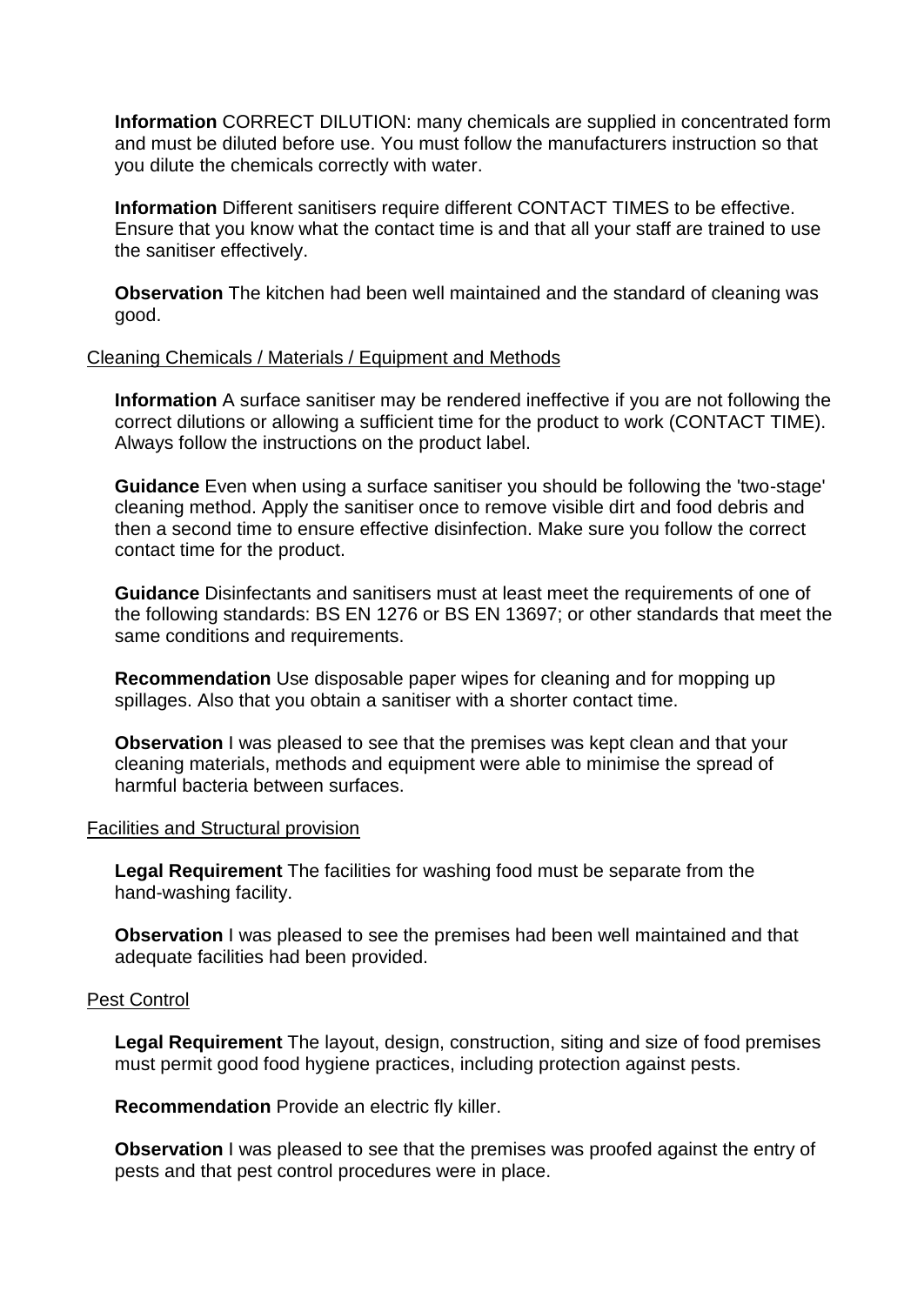## **3. Confidence in Management**

There are generally satisfactory food safety controls in place although there is evidence of some non-compliance with the law. You are progressing towards a written food safety management system. The contraventions require your attention; although not critical to food safety they may become so if not addressed. **(Score 10)**

## Type of Food Safety Management System Required

**Contravention** You do not have a food safety management system. Implement Safer Food Better Business or an equivalent food safety management system.

**Contravention** Your documented Food Safety Management System or Safer Food Better Business pack was not available for inspection. As a consequence you could not demonstrate an effective system for managing food safety hazards.

**Legal Requirement** Food business operators must put in place, implement and maintain a permanent procedure or procedures based on HACCP principles:

- Identify hazards to food.
- Identify the critical limits (what is acceptable and unacceptable).
- Monitor critical control points to ensure critical limits are met.
- Keep appropriate records to demonstrate control measures are effective.

**Legal Requirement** Ensure that your food safety management system is available on site so your staff can refer to your procedures and so that daily records of checks can be completed.

**Information** As you are a new business you have been given the benefit of the doubt despite your food safety management system not fully complying with the law. You must act on this now as your hygiene rating score will be reduced to a maximum of 1 if there is a similar situational at the next visit.

**Recommendation** Choose Safer Food Better Business as your food safety management system. It is simple to implement and requires a minimum amount of record keeping. This can be download from the Food Standards Agency website, www.food.gov.uk. Search for SFBB Catering pack.

**Recommendation** That you monitor (and record) the temperatures of your fridges and freezers well as the temperature of cooked/hot-held food.

## Food Hazard Identification and Control

**Contravention** You have not identified these food hazards or the methods of control at critical points in your operation:

• bacteria growing on food.

**Information** Before implementing a food safety management system such as Safer Food Better Business, basic good hygiene conditions and practices called prerequisites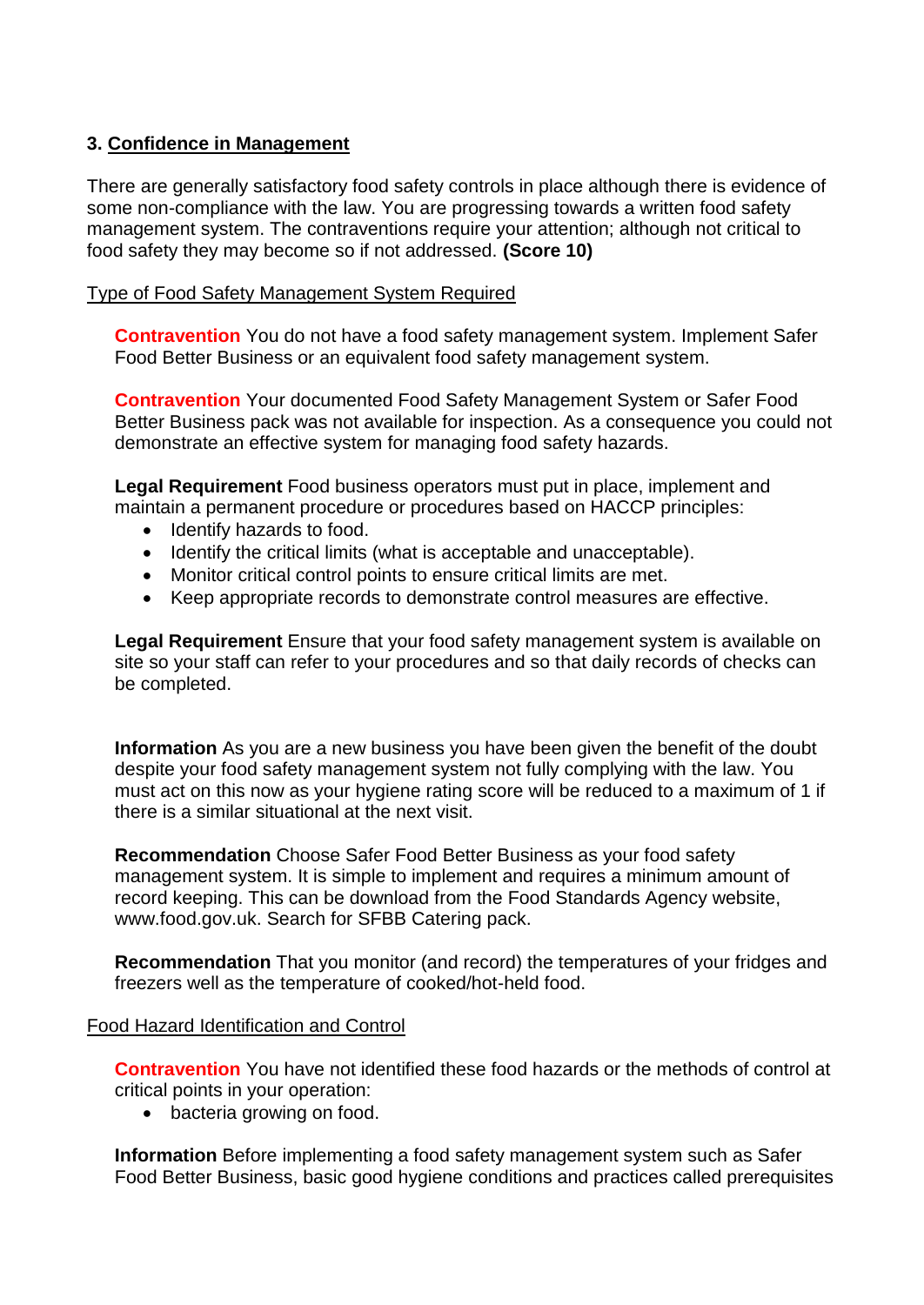must be in place. Only then will your food safety management system be effective in ensuring the preparation of safe food.

#### **Traceability**

**Recommendation** Labelling all perishable food with a USE BY date will help you rotate your stock and demonstrates you have effective controls in place.

**Observation** Your records were such that food could easily be traced back to its supplier. You do not directly import any ingredients. You buy locally or from London.

**Observation** I recommend you contact Trading Standards at Norfolk County Council for advice on labelling.red contact trading standards re labelling.

#### Waste Food and other Refuse

**Observation** You have set up a contract.

#### **Training**

**Legal Requirement** Food business operators must ensure that food handlers are supervised and instructed and/or trained in food hygiene matters to an appropriate level for the work they do.

**Information** There are Level 2 Awards in Food Allergen Awareness on offer in Dereham. If you are interested contact 0800 689 3512

**Recommendation** A Level 2 Award in Food Safety in Catering or its equivalent (a 6-hour course leading to the award of a recognised certificate in food hygiene) would be appropriate for your food handlers. Booking details for the equivalent CIEH course are on our website: www.norwich.gov.uk

**Recommendation** Catering staff should refresh their food hygiene knowledge every 3 years so that they stay up to date with current legislation and good practice. Booking details for this course are on our website: www.norwich.gov.uk

**Observation** I was pleased to see that food handlers had been trained to an appropriate level and evidence of their training was made available.

#### Infection Control / Sickness / Exclusion Policy

**Contravention** There was insufficient control over the contamination of food from food handlers known or suspected to be suffering from a food-borne disease or gastrointestinal illness:

you were not aware of the correct time not to work following illness.

**Guidance** Public Health England recommends that food handlers known or suspected to be suffering from a food-borne infection or gastrointestinal illness stay away from work until symptom-free for 48 hours.